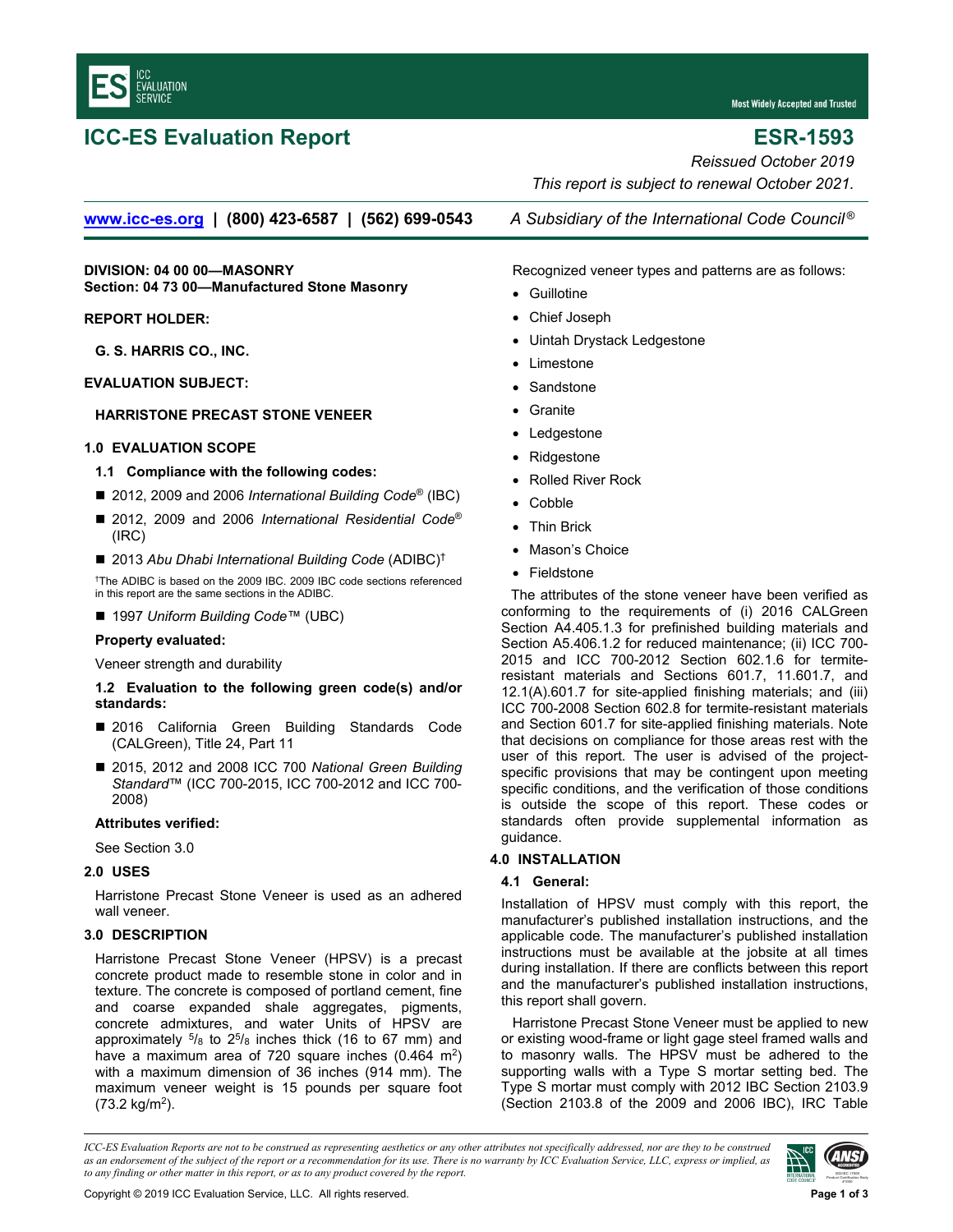R607.1, or UBC Table 21-A. The ambient temperature must be  $40^{\circ}F$  (4 $^{\circ}C$ ) or higher at the time of veneer application.

#### **4.2 Application to Stud Construction:**

HPSV units must be applied to open studs spaced a maximum of 16 inches on center (406 mm) or over existing wall surfaces of exterior plaster (stucco), wood siding, or wood sheathing backed by studs spaced a maximum of 16 inches (406 mm) on center.

Open studs must be covered with wire backing and a water-resistive barrier in accordance with IBC Section 1404.2 or IRC Section R703.2, or a weather-resistive barrier in accordance with UBC Section 1402.1. For installations over wood siding or wood sheathing, a waterresistive barrier must be installed over the wood siding or sheathing in accordance with IBC Section 2510.6 or IRC Section R703.6.3. Installations over exterior plaster walls require a water-resistive or weather-resistive barrier, in accordance with the applicable code, behind the plaster.

Flashing must be installed as required by 2012 IBC Sections 1405.4 and 1405.10.1.2 (Section 1405.4 of the 2009 IBC and Section 1405.3 of the 2006 IBC) or 2006 IRC Section R703.8, as applicable. Weep screeds must be installed at the bottom of the wall and at all horizontal terminations of the HPSV. The weep screeds must comply with, and be installed in accordance with, IBC Section 1405.10.1.2, IRC Section R703.12.2 or UBC Section 2506.5, as applicable. In addition, the weep screeds must have holes with a minimum diameter of  $\frac{3}{16}$  inch (4.8 mm) spaced at a maximum of 33 inches (838 mm) on center, as required by Section 6.1.6.2 of TMS 402/ACI 530/ASCE 5, which is referenced in IBC Section 1405.10. In addition, the weep screeds must have holes with a minimum diameter of  $3/16$  inch (4.8 mm) spaced at a maximum of 16 inches (406 mm) on center. The veneer must be installed with the clearances required by 2012 IBC Section 1405.10.1.3 (Section 2512.1.2 of the 2009 and 2006 IBC) or 2012 IRC Section R703.12.1, as applicable.

A 3.4-pound-per-square-yard (1.84 kg/m2), self-furring, metal lath or No. 17 gage [0.0539 inch (1.37 mm)],  $1<sup>1</sup>/2$ -inch (38 mm) hexagonal woven-wire mesh must be installed over the water-resistive or weather-resistive barrier. The lath or mesh must be fastened to each of the wall studs at 6 inches (152 mm) on center vertically. For wood studs, fasteners must be galvanized nails, with diameter and penetration as shown in Table 1 of this report, or minimum No. 16 gage [0.063 inch (1.6 mm)] galvanized staples of sufficient length to penetrate the studs a minimum of  $1^{3}/_8$  inches (35 mm). For steel studs, fasteners must be No. 8 wafer head screws of sufficient length to penetrate the studs a minimum of  $3/8$  inch (9.5 mm). Wood studs must have a minimum specific gravity of 0.42. Steel studs must be 20 gage [0.033 inch (0.84 mm) bare-metal thickness], minimum.

A 1/2-inch-thick (12.7 mm) scratch coat of Type S mortar must be applied over the lath or mesh and allowed to cure for at least 48 hours before the mortar setting bed is applied. The scratch coat must be moistened and a  $\frac{3}{4}$ -inch-thick (19.1 mm) Type S mortar setting bed must be applied in areas of approximately 10 square feet  $(0.929 \, \text{m}^2)$ . The HPSV units must be lightly but firmly tapped into the mortar setting bed to ensure bond while the mortar is soft and pliable. Alternatively, the setting bed must be applied to the back of each veneer unit and the unit pressed into place. In either case, the mortar setting bed thickness and consistency must allow the mortar to be

# **4.3 Application to Masonry:**

The HPSV units must be applied directly to a masonry backing without the use of lath or mesh, provided the surface is clean. Concrete masonry wall surfaces must be prepared in accordance with Section 5.2 of ASTM C926, and IBC Section 2510.7, as applicable. Alternatively, a cement plaster backing may be installed as described in Section 4.2. Painted, waterproofed, or dirty masonry surfaces must be cleaned by sandblasting to provide a good bond surface. A minimum  $\frac{1}{2}$ -inch-thick (12.7 mm) Type S mortar setting bed must be applied to the masonry backing in areas of approximately 10 square feet  $(0.929 \, \text{m}^2)$ . The HPSV units must be lightly but firmly tapped into the mortar setting bed to ensure bond while the mortar is soft and pliable. Alternatively, the setting bed must be applied to the back of each veneer unit and the unit pressed into place. In either case, the mortar setting bed thickness and consistency must allow mortar to be squeezed out around all edges of the veneer unit to assure full bond. All joints must be tooled.

# **5.0 CONDITIONS OF USE**

The Harristone Precast Stone Veneer described in this report complies with, or is a suitable alternative to what is specified in, those codes listed in Section 1.0 of this report, subject to the following conditions:

- **5.1** Installation must comply with this report, the manufacturer's published installation instructions and the applicable code. In the event there is a conflict between the manufacturer's published installation instructions and this report, this report shall govern.
- **5.2** The HPSV units must be limited to installation on wood-frame, light-gage-steel framed, or masonry walls only.
- **5.3** Expansion or control joints used to limit the effect of differential movement of supports must be specified by the architect, designer or veneer manufacturer, in that order. Consideration must also be given to movement caused by temperature change, shrinkage, creep and deflection.
- **5.4** In jurisdictions adopting the UBC, the height of HPSV attached to wood-frame construction must be limited by UBC Section 1403.1.2.
- **5.5** In jurisdictions adopting the IBC, the supporting wall must be designed to support the installed weight of the veneer system, including veneer, setting bed and cement plaster backing, as applicable. At wall openings, the supporting members must be designed to limit deflection to  $\frac{1}{600}$  of the span of the supporting members.
- **5.6** In jurisdictions adopting the IRC, where the seismic provisions of IRC Section R301.2.2 apply, the average weight of the wall supporting the precast stone veneer, including the weight of the veneer system, must be determined. When this weight exceeds the applicable limits of IRC Section R301.2.2.2.1, an engineered design of the wall construction must be performed in accordance with IRC Section R301.1.3.

# **6.0 EVIDENCE SUBMITTED**

Data in accordance with the ICC-ES Acceptance Criteria for Precast Stone Veneer (AC51), dated February 2008 (editorially revised April 2012).